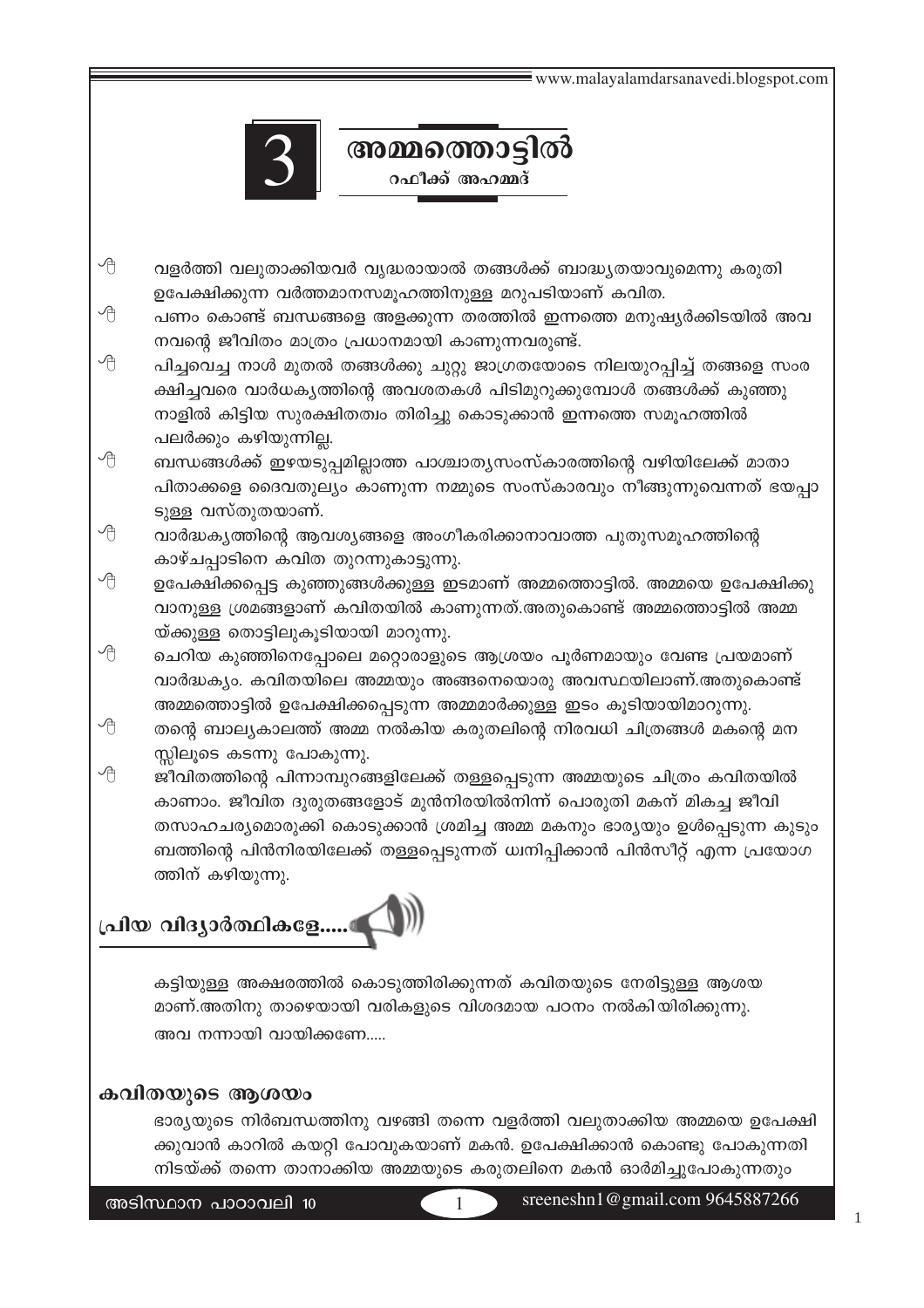പശ്ചാത്തപിക്കുന്നതും കവിതയിൽ കാണാം.ഇനി കവിതയിലേക്ക്............

പിൻസീറ്റിലെത്രയ്ക്കു..................ഏറെപ്പണിപ്പെട്ടടച്ചു തുറന്നവർ കാറിന്റെ പിൻസീറ്റിൽ എത്രതന്നെ നേരെയിരുത്തിയിട്ടും അമ്മ ഒരുവശ ത്തേക്ക് ചരിഞ്ഞു മടങ്ങിയിരിക്കുകയാണ്.ശരീരത്തിലെ നീരെല്ലാം വറ്റി ഉണങ്ങി വരണ്ട ചുള്ളിക്കമ്പുകൾ പോലെയുള്ള കൈകൾ നിവർത്താതെ മാറോട് ചേർത്തു വെച്ചിട്ടുണ്ട്.എങ്ങോട്ടാണ് പോകുന്നതെന്നും എന്തിനാണ് പോകുന്നതെന്നും അമ്മ ചോദിച്ചില്ല. അമ്മയുടെ കണ്ണുകൾ ഉപയോഗിച്ച് പഴകിയ പിഞ്ഞാണത്തിന്റെ നിറ മായിരിക്കുന്നു. ആ കണ്ണുകളെ പാടയും പീളയും മൂടിയിരിക്കുന്നു.അങ്ങനെ യുള്ള കണ്ണുകൾ ഏറെ ബുദ്ധിമുട്ടിയാണ് അവർ തുറക്കുന്നത്.

എല്ലും തോലുമായി മാറിയ അമ്മയുടെ വാർദ്ധകൃത്തിന്റെ അവസ്ഥകൾ കവിതയുടെ ആദ്യവരികളിൽ തന്നെ കാണാം. മകനു വേണ്ടി ജീവിച്ച് അവന്റെ വളർച്ചയ്ക്കു വേണ്ടി ഉരുകി ത്തീർന്ന ആ ജീവിതം ഇന്ന് ഒന്നു നേരെയിരിക്കാൻ പോലും കഴിയാത്ത രീതിയിൽ ക്ഷീണിച്ചു പോയിരിക്കുന്നു. എല്ലും തോലുമായി തീർന്ന അമ്മയുടെ ദയനീയ ചിത്രം വ്യക്തമാക്കാൻ നീരറ്റ ചുള്ളിക്കമ്പുകൾ പോലെയുള്ള കൈ എന്ന പ്രയോഗം തീർത്തും അനുയോജ്യമാ ണ്.എങ്ങോട്ടു പോകുന്നുവെന്നും എന്തിന് പോകുന്നുവെന്നും അമ്മ ചോദിക്കാത്തത് അരുതാ ത്തതൊന്നും മകൻ തന്നോട് ചെയ്യില്ലെന്ന ഉറച്ചവിശ്വാസം കൊണ്ടാണ്.അതു പോലെ മക നോട് തന്റെ ആഗ്രഹങ്ങളും ആവശ്യങ്ങളും പറയാനും ചോദിക്കാനുമുള്ള അവകാശങ്ങൾ ഇന്ന് നഷ്ടപ്പെട്ടിരിക്കുന്നു എന്നും നമുക്ക് മനസ്സിലാക്കാം.ആയകാലത്ത് അവനു വേണ്ടി പണി യെടുത്ത് അവനു ചുറ്റും സുരക്ഷയൊരുക്കാൻ കണ്ണു തുറന്ന് ജാഗ്രതയോടെ ഇരുന്നവരാണ് ആ അമ്മ.പണ്ട് കാലത്ത് ഭക്ഷണം വിളമ്പാൻ ഉപയോഗിച്ചിരുന്നത് പിഞ്ഞാണപാത്രമാണ്. ഉപ യോഗിച്ചുപയോഗിച്ച് അതിന്റെ നിറം മങ്ങി പോകാറുണ്ട്.മക്കൾക്കു ചുറ്റും എല്ലാസമയത്തും കണ്ണു തുറന്നു വച്ച് സുരക്ഷിതവലയം തീർത്ത അമ്മയുടെ കണ്ണുകളും പഴകിയ പിഞ്ഞാണം പോലെ നിറം കെട്ടു പോയിരിക്കുന്നു.പാടയും പീളയും മൂടിയ കണ്ണുകൾ വാർദ്ധകൃത്തിന്റെ അടയാളമാണ്. അമ്മ മകനുവേണ്ടി അനുഭവിച്ച കഷ്ടപ്പാടുകളുടെ ആഴം വ്യക്തമാക്കാൻ ഈ വർണന തീർത്തും അനുയോജ്യമാണ്. ഒരു തരത്തിൽ അമ്മയുടെ കണ്ണുകളിൽ ബാധിച്ച ഈ അന്ധത വാർദ്ധകൃത്തിന്റെതാണെങ്കിൽ മകനുൾപ്പെടുന്ന പരിഷ്കൃത സമൂഹത്തിന് ബാധി ക്കുന്ന അന്ധത സ്വാർത്ഥതയുടേതാണ്.

 $\blacktriangleright$ ഇപ്പോൾ വിജനമായി.................കുരച്ചത് ചാടിക്കുതിക്കുന്നു.

> രാത്രിയായതോടുകൂടി തെരുവീഥികളിൽ ആരുമില്ലാതായിരിക്കുന്നു.ആകാ ശംമുട്ടി നിൽക്കുന്ന വലിയഗോപുരങ്ങൾക്കുതാഴെ അവർ നാളെ ഉണരുന്നതിനായി കിടന്നുറങ്ങുകയാണ്(അവിടെയുള്ളവർ യാന്ത്രികമായ ഉറക്കത്തിലാണ്),ഇവിടെ യുള്ള വലിയ ഷോപ്പിംഗ് മാളിന്റെ തൊട്ടടുത്തായി അമ്മയെ ഇറക്കിവിട്ടാലോ എന്ന് ഓർത്തുപോയി.അവിടെ പെറ്റു കിടക്കുന്ന പട്ടിയ്ക്ക് എന്തൊരു ശക്തിയാണ്.അത് കുരച്ചു കൊണ്ട് ചാടിക്കുതിക്കുന്നു.

രാത്രിയായതോടു കൂടി എല്ലാവരും ഉറക്കത്തിലാണ്.എന്നാൽ ഈ ഉറക്കം യാന്ത്രികമാണ് തിരക്കുപിടിച്ച നഗരത്തിൽ നാളെയുടെ തിരക്കിലേക്ക് ലാഭം കൊയ്യണം എന്ന ചിന്തയോടെ ഉണരാണ് അവർ ഉറങ്ങുന്നത്. എന്തും വാങ്ങാൻ കിട്ടുന്ന ഇടങ്ങളാണ് വലിയ മാളുകൾ.അത് സമ്പത്തും ലാഭനഷ്ടകണക്കുകളും മാത്രം നോക്കി മുന്നോട്ടു പോകുന്ന ഇടമാണ്. എന്നാൽ അമ്മയെയും അവർ കാണിക്കുന്ന സ്നേഹത്തെയും അവിടെ വാങ്ങാൻ കിട്ടില്ല. അങ്ങനെയൊരു മാളിനടുത്ത് ആ വൃദ്ധയെ ഉപേക്ഷിക്കാൻ ശ്രമിക്കുന്നത് ശ്രദ്ധേയമാണ്.അമ്മയിൽ നിന്ന് ഇനി ഒന്നും തന്നെ മകന് കിട്ടാനില്ല. പ്രായമായതു കൊണ്ട് അമ്മ അവർക്ക് ഒരു ഭാരമായിത്തീരു മെന്നാണ് ധാരണ. പെരുംമാൾ എന്നുമാത്രല്ല പെരുമാൾ എന്നുകൂടി കവി പറയുന്നതു കാണാം.സമ്പത്തിനെ ദൈവമായി കണ്ട് അതിനുവേണ്ടി മാത്രം ജീവിക്കുന്ന ആധുനിക സമുഹ

sreeneshn1@gmail.com 9645887266

 $\blacktriangleright$ 

 $\mathfrak{D}$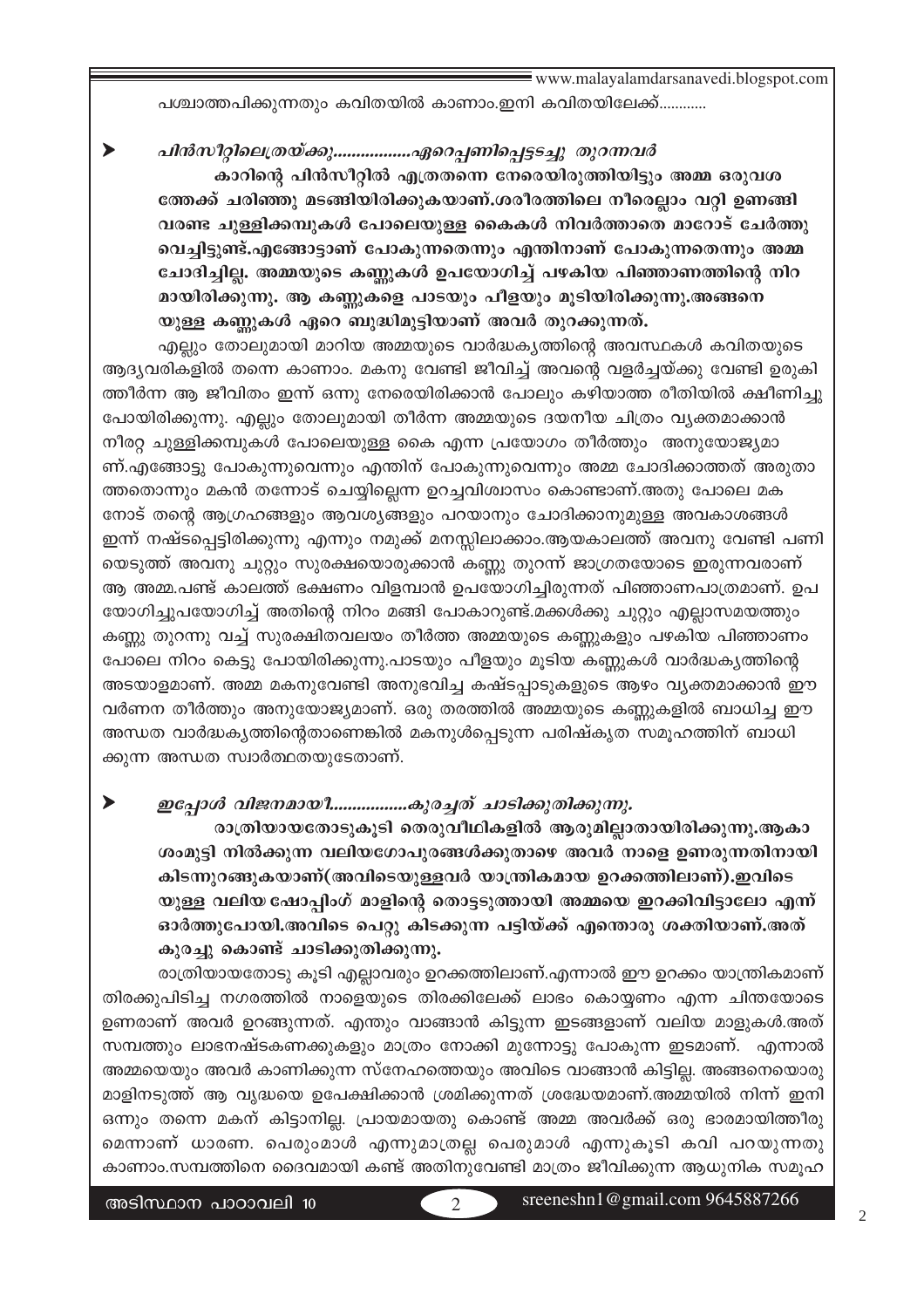ത്തിന് ലാഭം മാത്രമേ ചിന്തിക്കാനാവൂ.അങ്ങനെ വരുമ്പോൾ അമ്മ ഇനി അവർക്ക് ഒരു നഷ്ടം മാത്രമാണ്. അമ്മയെ വലിയ മാളിനടുത്ത് ഉപേക്ഷിക്കാൻ ശ്രമിച്ചപ്പോൾ തെരുവുപട്ടി കുരച്ചു ചാടിയത് തന്റെ മക്കളെ അപായപ്പെടുത്താനാണ് മറ്റുള്ളവർ വരുന്നതെന്നു കരുതിയാണ്. പട്ടി കൾ സ്ഥതം കുഞ്ഞുങ്ങളെ നോക്കുന്നതിലുള്ള ജാഗ്രതയും സ്നേഹവും മനുഷ്യർ സ്ഥതം അമ്മയെ സംരക്ഷിക്കാൻ കാണിക്കുന്നില്ല. മാത്രമല്ല ഈ തെരുവുപട്ടി സ്വന്തം കുഞ്ഞിനെ നോക്കിയതു പോലെ അങ്ങേയറ്റം ജാഗ്രതയോടെയാണ് ആ അമ്മ തന്റെ മകനെയും നോക്കിയത് എന്ന് നമ്മളോർക്കണം.അറിവു നേടിയിട്ടും പട്ടിയുടെ വിവേകം പോലുമില്ലാത്ത രീതിയിൽ മനുഷ്യൻ അധഃപതിക്കുന്നു.തെരുവു പട്ടികൾ കുരച്ചുവന്നതിനാൽ അമ്മയെ അവർ ആക്രമിക്കുമെന്ന് കരു തിയിട്ടോ കുറ്റബോധം കൊണ്ടോ അമ്മയെ അവിടെ ഇറക്കാതെ മകൻ കാറോടിച്ച് മറ്റൊരിടം തേടി പോയി.

ജില്ലാശുപത്രിക്കരികിലൊരു.................മനസ്സിലൂടപ്പോൾ കടന്നുപോയ്. ജില്ലാശുപത്രിക്കരികിൽ ഈ രാത്രി സമയത്ത് ഒരേയൊരു കടമാത്രം തുറന്നിട്ടിട്ടു ണ്ട്.അവിടെ ഉറക്കച്ചടവോടെ രണ്ടുമുന്നാളുകൾ നിൽക്കുന്നു. കടയ്ക്കു പിറകി ലായി തീർത്തും ഇരുട്ടു നിറഞ്ഞ സ്ഥലമുണ്ട്.അമ്മയെ ഇവിടെ കളഞ്ഞാലോ എന്ന് ചിന്തിച്ചപ്പോൾ മകന്റെ ഓർമകൾ ആശുപത്രിയുടെ പടികളിലുടക്കി നിന്നു.പണ്ട് പനിപിടിച്ചതുംഅപ്പോൾ തന്നെയുമെടുത്തുകൊണ്ട് ആശുപത്രിയുടെ പടി കളോരോന്നും അമ്മ കിതപ്പോടെ കേറിയതും മകൻ ഓർക്കുന്നു. അന്ന് അവിടെ വെച്ച് അനുഭവിച്ച സൂചിപ്രയോഗത്തിന്റെ നീറ്റൽ പോലെ ഒരു നീറ്റൽ അമ്മയെ ഉപേക്ഷിക്കാൻ ശ്രമിക്കുമ്പോൾ മനസ്സിലൂടെ കടന്നുപോയി.

ഇന്നത്തെ മനുഷ്യർ രാത്രിയുടെ മാറവിൽ അവരുടെ വീട്ടിലെ മാലിന്യങ്ങൾ കളയുന്നത് ആരും ഇല്ലാത്ത സ്ഥലങ്ങളിലാണ്. അങ്ങനെയൊരു സ്ഥലമാണ് ആളനക്കമില്ലാത്ത ആശുപത്രി യുടെ പിന്നാമ്പുറം. അവിടെ തന്റെ വീട്ടിലുള്ളവർക്കും തനിയ്ക്കും ഭാരമായിത്തീർന്ന അമ്മയെ ഉപേക്ഷിക്കാൻ മകൻ ശ്രമിക്കുന്നു. അപ്പോൾ പണ്ട് അമ്മ തന്നെ ഈ ആശുപത്രിയിലേക്കു കൊണ്ടു വന്നതും തനിയ്ക്കു വേണ്ടി ഒത്തിരി സഹിച്ചതും അവൻ ഓർമിച്ചു. അതോടെ പണ്ട് നടത്തിയ സൂചിപ്രയോഗത്തിന്റെ നീറ്റൽ പോലെയുള്ള നീറ്റൽ മകന്റെ മനസ്സിൽ അനുഭവപ്പെട്ടു. അത് കുറ്റ ബോധത്തിൽ നിന്നും ഉണ്ടാകുന്നതാണ്. പനിപിടിച്ച് വാടിത്തളർന്ന തന്നെയുമെടുത്ത് ആശുപ ത്രിയുടെ പടികൾ അമ്മ ഓടിക്കയറിയത് കിതച്ചുകൊണ്ടാണ്. അതിൽനിന്നും അമ്മയ്ക്ക് തന്റെ ബുദ്ധിമുട്ടിനേക്കാൾ വലുതാണ് മകന്റെ ആരോഗ്യം എന്ന് മനസ്സിലാക്കാം.തന്റെ മകനോടുള്ള സ്നേഹത്തിനുമുന്നിൽ അതൊന്നും തന്നെ അവർക്ക് പ്രശ്നമല്ല. എന്നാൽ വാർദ്ധകൃത്തിന്റെ തളർച്ച ബാധിച്ച അമ്മ മകനൊരു ഭാരമായി മാറുന്നത് ഇവിടെ കാണാം. ആശുപത്രിക്കടുത്ത് വെച്ച് അമ്മ തനിയ്ക്കുവേണ്ടി സഹിച്ച ത്യാഗങ്ങൾ ഓർമിച്ചപ്പോൾ ഇപ്പോൾ ചെയ്യാനൊരുങ്ങുന്ന തെറ്റിനെക്കുറിച്ചോർത്ത് മകന്റെ മനസ്സിൽ കുറ്റബോധത്തിന്റെ നീറ്റൽ അനുഭവപ്പെടുന്നു.

പിന്നെയും മുന്നോട്ടുപോയി. വെളിച്ചവും ആളുമില്ലാത്ത ഏകാന്തത കണ്ണുപൊത്തി ക്കളിക്കുന്ന വിദ്യാലയമുറ്റമാണ് ഇനി ഉള്ളത്.(അമ്മയെ ഇവിടെ ഉപേക്ഷിച്ചാലോ എന്നു ചിന്തിക്കുന്നു.)അവിടെ എത്തിയപ്പോൾ പണ്ട് ഇവിടെ വെച്ച് വാശിപിടിച്ചതും പൊട്ടിക്കരഞ്ഞതും സ്കുളിലെത്തിയ സമയം മുതൽ ഉച്ചയാവോളം അമ്മ മതിലിനു പുറത്ത് തന്നെയും കാത്തു നിന്നതും ഹൃദയത്തിൽ കരച്ചിൽ കുരുങ്ങിക്കിടന്നതും അവൻ ഓർമ്മിച്ചു.ആരോ നുള്ളിയതായി തോന്നി. കരിഞ്ഞുണങ്ങിയ ഈ കൈക ളാണോ ? പെട്ടെന്ന് അമ്മയെ ഇവിടെ ഉപേക്ഷിക്കേണ്ട എന്നു ചിന്തിച്ച് അവിടെ നിന്നും വാഹനം മുന്നോട്ടു പോയി.

പണ്ട് സ്കൂളിൽ പഠിക്കുന്ന കാലത്ത് അമ്മ തന്നെയും സ്കൂളിലാക്കി പോകുമ്പോൾ അമ്മ യോടൊപ്പം പോകാൻ ഞാൻ വാശി പിടിച്ച് കരയാറുണ്ടായിരുന്നു.അമ്മ പോകുമ്പോൾ കരഞ്ഞു

 $\mathcal{R}$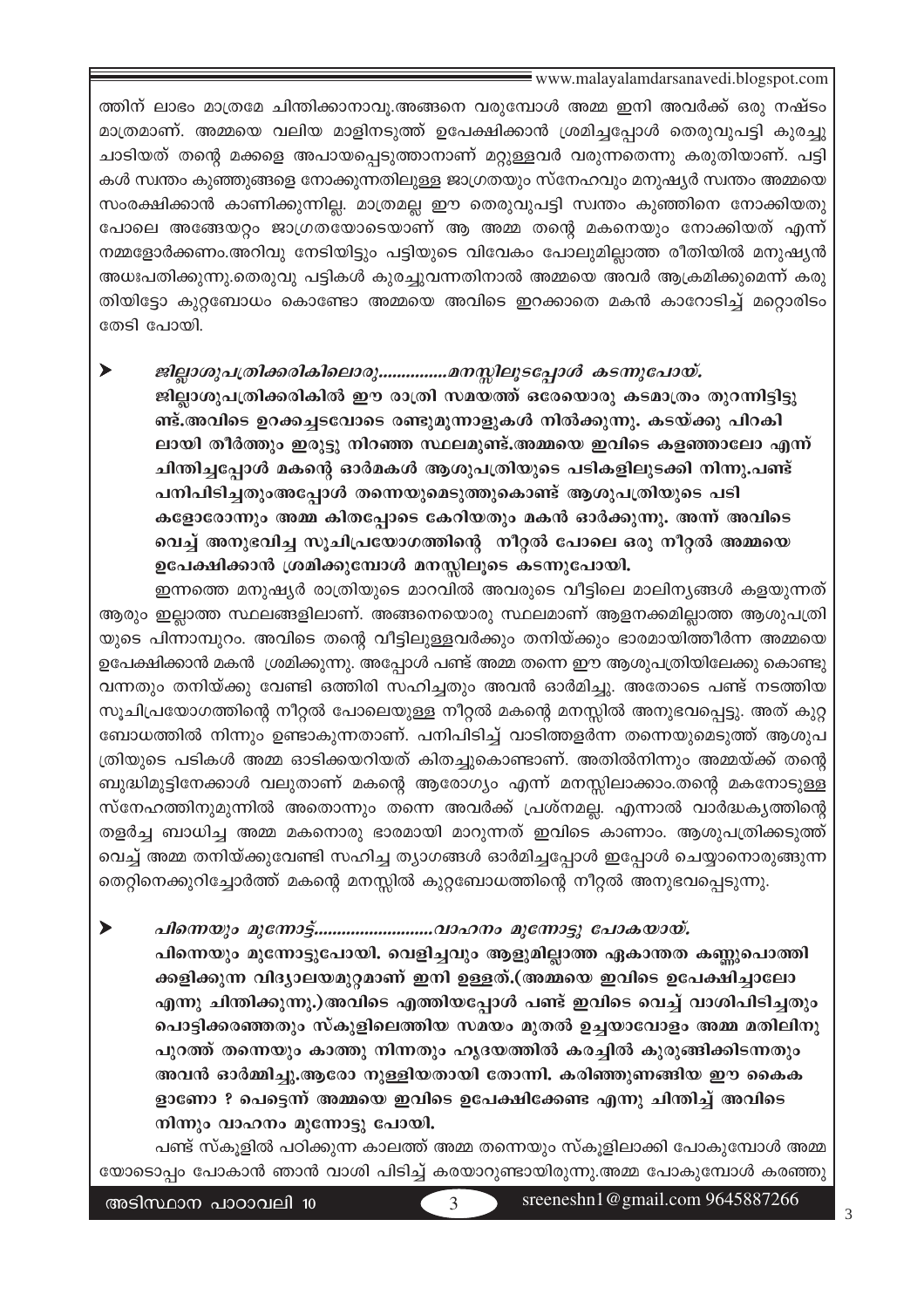കരഞ്ഞ് വിതുമ്പലവസാനിക്കാതെ താൻ ഉച്ചവരെ അവിടെ കഴിച്ചുകൂട്ടും. മകന്റെ അവസ്ഥ അറിയാവുന്ന അമ്മ സ്കൂളിന്റെ ചുറ്റുമതിലിനു പുറത്ത് വെയിലുകൊണ്ട് ഉച്ചയാവോളം അവനെയും കാത്ത് നിന്നു.ഇതെല്ലാം ഓർത്തപ്പോൾ പൊട്ടിക്കരയണമെന്നുണ്ട്. എന്നാൽ കര ച്ചിൽ തൊണ്ടയൽ കുരുങ്ങി നിൽക്കുന്നു. ചെയ്യുന്ന തെറ്റിലുള്ള കുറ്റബോധം മനസ്സിൽ നിറയു മ്പോൾ തന്നെയാരോ പിച്ചിയതായി അയാൾക്കു തോന്നി.തന്റെ വാശിയ്ക്കും തെറ്റുകൾക്കുമെല്ലാം ചെറിയ ശിക്ഷ അമ്മ നൽകാറുണ്ട് അതുപോലെ അമ്മയുടെ കരിഞ്ഞുണങ്ങിയ കൈകളാണോ തന്നെ നുള്ളിയത് എന്ന് മകൻ ചിന്തിക്കുന്നു. യഥാർത്ഥത്തിൽ പിച്ചി നോവിക്കുന്നത് അമ്മയോ ടുള്ള കടമ നിറവേറ്റാതെ അമ്മ തനിയ്ക്കു വേണ്ടി സഹിച്ചൊതൊക്കെയും മറന്നു പോയതി ലുള്ള അയാളുടെ മനസ്സിലെ കുറ്റബോധമാണ്.

#### ➤ എങ്ങിനി കൊണ്ടിറക്കേണ്ടു…………കൊള്ളാനിറങ്ങിയോ ?

ഇനി എവിടെയാണ് അമ്മയെ ഇറക്കി വിടേണ്ടത് ? സ്വബുദ്ധിയില്ലാതെ ഓർമകൾ നഷ്ടപ്പെടുന്ന വാർദ്ധകൃത്തിൽ അമ്മ എപ്പോഴും തന്നെ കൊണ്ടു പോകണമെന്ന് ശല്യപ്പെടുത്താറുള്ള കോവിലിനു മുമ്പിൽ ഇറക്കി വിട്ടാലോ ? ആരാണ് മുന്നിൽ നിൽക്കുന്നത്.അശാന്തിയോടെ കാറ്റുകൊള്ളാനെന്ന ഭാവത്തോടെ ഈശ്വരൻ പുറ ത്തിറങ്ങിയോ?

ഇനി എവിടെയാണ് അമ്മയെ കൊണ്ടിറക്കേണ്ടത് എന്ന് മകൻ ചിന്തിക്കുന്നു. ഇറക്കിയി ടാൻ അമ്മ എന്നത് വണ്ടിയിൽ കയറ്റിയ വസ്തുവല്ല. എവിടെയെങ്കിലും ഈ ഭാരം ഉപേക്ഷിക്ക ണമെന്നാണ് അവന്റെ ചിന്ത. അമ്മ അയാൾക്കും ഭാര്യയ്ക്കും അവരുടെ ജീവിതത്തിനിടയ്ക്ക് ഒഴിവാക്കേണ്ട ഭാരമാണ്.സ്വന്തമായി ഒന്നും ചെയ്യാനാവാത്ത അവസ്ഥയാണ് വാർദ്ധക്യം. തനിച്ച് എവിടെയും പോകാനും കഴിയില്ല. ആ അവസ്ഥയിൽ മകനോട് തന്നെ അമ്പലത്തിൽ കൊണ്ടു പോകണമെന്ന് അമ്മ എപ്പോഴും പറയാറുണ്ട്. ഇത് ആവർത്തിക്കുമ്പോൾ മകന് അത് ശല്യമായി തോന്നാറുണ്ട്. പണ്ട് മകന്റെ എത്ര വലിയ വാശിയെയും അമ്മ ശല്യമായി കണ്ടിട്ടില്ല. എന്നാൽ അമ്മയുടെ ചെറിയ ആവശ്യങ്ങൾ പോലും മകനെ ശല്യപ്പെടുത്തുന്നു. മകന്റെ മനസ്സിൽ തന്നോ ടുള്ള അകൽച്ച അറിയാത്ത അമ്മ അവനു വേണ്ടി പ്രാർത്ഥിക്കുവാൻ തന്നെയാണ് അമ്പലത്തിൽ പോകുന്നത്. (ഒരു പക്ഷേ അത് ഈ ഭൂമിയിൽ നിന്നും തന്നെ എത്രയും വേഗം കൊണ്ടു പോകണേ എന്ന അമ്മയുടെ പ്രാർത്ഥനയുമാവാം.അവഗണനകളെല്ലാം സഹിച്ച് തന്നെ ഇവിടെ നിന്നും എത്രയും വേഗം കൊണ്ടു പോകണേ എന്ന പ്രാർത്ഥന ഈശ്വരനെപ്പോലും അസ്വസ്ഥപ്പെടുത്തി യിരിക്കാം.)അതൊന്നും ചിന്തിക്കാതെ അമ്മയെ അവിടെ ഇറക്കിവിട്ടാലോ എന്ന് മകൻ ചിന്തി ക്കുന്നു.എന്നാൽ നേരെത്തെയുണ്ടായിരുന്ന കുറ്റബോധത്തിന്റെ ശേഷിപ്പ് അയാളുടെ മനസ്സിലു ണ്ട്.അയാൾ ചെയ്യുന്ന പ്രവൃത്തി കണ്ട് സഹിക്കാതെ ഈശ്വരൻ അശാന്തിയോടെ കോവിലിൽ നിന്നും കാറ്റു കൊള്ളാനെന്ന ഭാവത്തോടെ ഇറങ്ങിപ്പോവുകയാണോ ?. മനുഷ്യരുടെ ദയാരഹി തമായ പ്രവൃത്തികൾ ഈശ്വരനെ അസ്വസ്ഥപ്പെടുത്തുന്നു.പുതിയ കാലത്തിന്റെ പ്രവൃത്തികൾ കണ്ട് ഈശ്വരനു പോലും സമാധാനമില്ലാതായിരിക്കുന്നു. ക്ഷേത്രത്തിനു മുന്നിലെത്തിയപ്പൾ വീശികടന്നുപോയ കാറ്റിനെ ഈശ്വരന്റെ ഇറങ്ങിപ്പോക്കായാണ് മകൻ സംശയിക്കുന്നത്.അമ്മ യുടെ മനസ്സിന് ആശ്വാസം നൽകിയ ഈശ്വരൻ തന്റെ ഒരിക്കലും ക്ഷമിക്കാനാവാത്ത പ്രവൃത്തി കണ്ട് ഇറങ്ങിപ്പോയതായി മകന് തോന്നുന്നു.

▶ 

വല്ലാതെ തണുക്കുന്നു.തണുപ്പ് തട്ടാതിരിക്കാൻ കാറിന്റെ ചില്ല് ഉയർത്തുമ്പോൾ അവൻ ഓർത്തു-കരിമ്പടത്തിനുള്ളിൽ അമ്മയുടെ വയറിനോട് ചേർന്ന് പറ്റിക്കിടന്ന പ്പോൾ അനുഭവിച്ചചൂടും വിയർപ്പിനോടൊപ്പം കലർന്ന കാച്ചെണ്ണയുടെ മണവും പുലർച്ചെ മുതൽ അടുക്കളയിൽ ഓലക്കൊടികൾ പുകയുന്ന ഗന്ധവും മകൻ ഓർത്തു.

കാറിന്റെ തുറന്നിട്ട ചില്ലിനിടയിലൂടെ കാറ്റ് ഉള്ളിലേയ്ക്ക് കടക്കുമ്പോൾ വല്ലാതെ തണു

അടിസ്ഥാന പാഠാവലി 10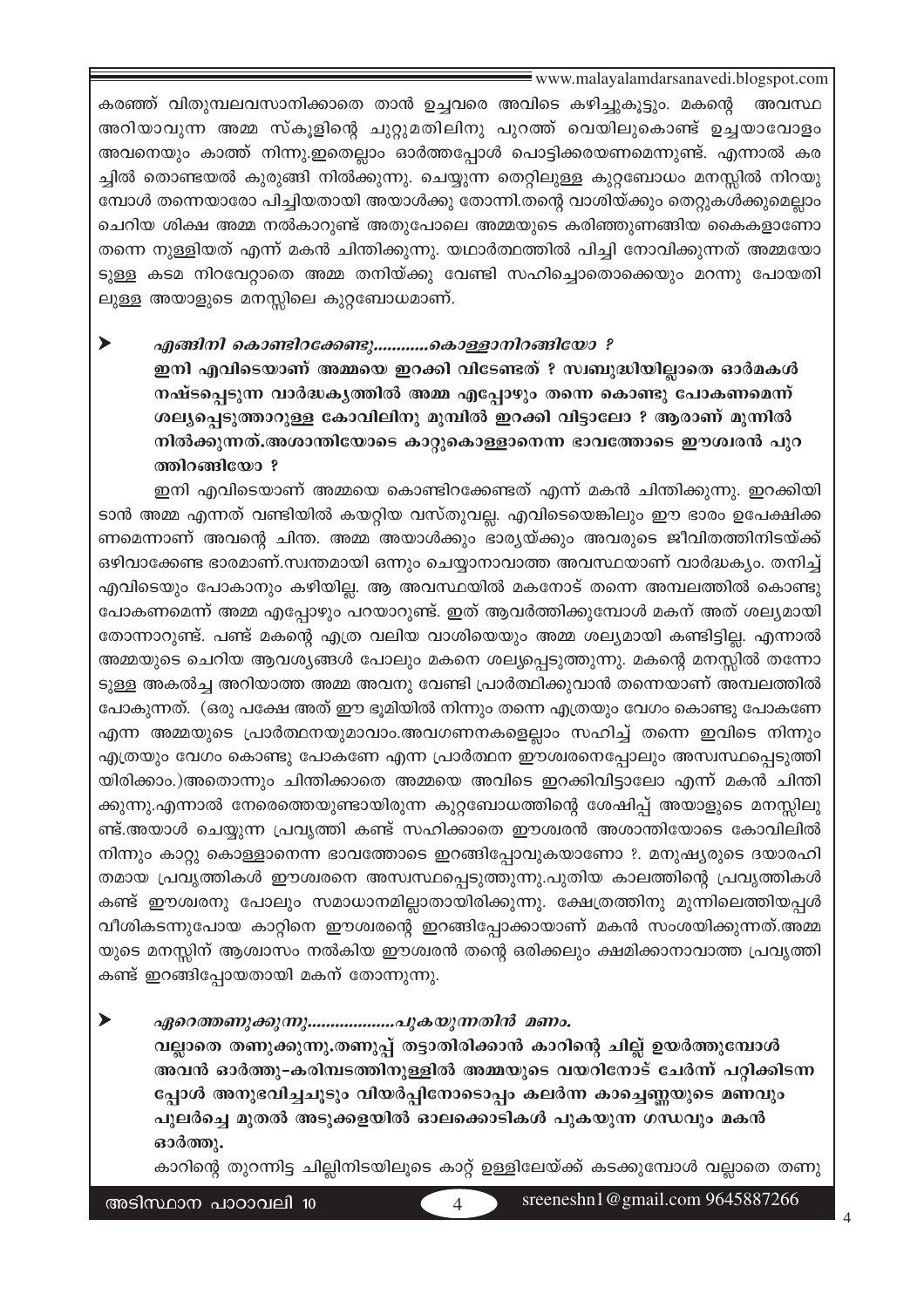ക്കുന്നുണ്ട്. അതിനാൽ ചില്ലുയർത്തുമ്പോൾ പണ്ട് തനിയക്ക് തണുപ്പേൽക്കാതിരിക്കാൻ കമ്പിളി പ്പുതപ്പിനുള്ളിൽ തന്നെ ചേർത്തു കിടത്തിയ അമ്മയെക്കുറിച്ച് മകൻ ഓർക്കുന്നു. അന്ന് അമ്മ യോട് ചേർന്നു കിടന്നപ്പോൾ അനുഭവിച്ച ചൂട് ഇപ്പോഴും മറക്കാതെ അവന്റെ ഉള്ളിലുണ്ട്.അമ്മ യുടെ വിയർപ്പും കാച്ചെണ്ണയും ചേർന്നുണ്ടായ ഗന്ധവും ഓലക്കൊടികൾ കത്തുമ്പോഴുണ്ടാകുന്ന പുകയുടെ ഗന്ധവും അവൻ ഇപ്പോഴും ഓർമിക്കുന്നു. പുലർച്ചെ മുതൽ അടുക്കളയിലെ പുക യേറ്റ് മകനു വേണ്ടെതെല്ലാം ഒരുക്കി കൊടുക്കുമ്പോൾ അടുപ്പിൽ നിന്നുമുയർന്ന ഓലക്കൊടിക ളുടെ ഗന്ധം അവന് മറക്കാനാവില്ല.അടുപ്പിലെരിഞ്ഞ ഓലക്കൊടികൾ പോലെ അവനു വേണ്ടി എരിഞ്ഞുതീർന്നവളാണ് ആ അമ്മ. അമ്മയെക്കുറിച്ചുള്ള ഓർമകൾ തിക്കിത്തിരക്കി മനസ്സിലേക്കു വരുന്നതോടെ അവന്റെ കുറ്റബോധം വല്ലാതെ വർദ്ധിക്കുന്നു.സ്പർശനത്തിന്റെയും ഗന്ധത്തി ന്റെയുമെല്ലാം രൂപത്തിൽ ഓർമകൾ മകന്റെ മനസ്സിൽ നിറഞ്ഞിരിക്കുന്നു.

### Ü *H∂n\pw sIm≈-cp-Xm-Ø-hs\..............-\n¿Zbw*

ഒന്നിനും കൊള്ളാത്തവൻ എന്ന് ഭാര്യ ഇന്നും തന്നെ കുറ്റം പറയുമായിരിക്കും.എ ണാലും മടങ്ങി പോവാതിരിക്കാൻ കഴിയില്ല.തലയ്ക്കകത്ത് എന്തൊക്കെയോ പുക ഞ്ഞുയരുന്നുണ്ട്.മെല്ലെ പുറകോട്ട് തിരിഞ്ഞ് അമ്മയെ നോക്കി.പിറകിലെ സീറ്റിൽ അമ്മ വലതുഭാഗത്തേക്ക് പുർണമായും ചരിഞ്ഞ് മടങ്ങി ഉറങ്ങിക്കിടക്കുന്നു.പീള വന്ന് നിറം മങ്ങിയ അമ്മയുടെ കണ്ണുകൾ ഒരു ദയയുമില്ലാതെ അടയ്ക്കാതെ വെച്ച **തെന്തിനാണ്** ?

അമ്മയെ ഉപേക്ഷിക്കണെമെന്ന ഭാര്യയുടെ നിർബന്ധബുദ്ധികൊണ്ടാണ് മകൻ അതി നായി ഇറങ്ങിത്തിരിച്ചത്. എന്നാൽ ഉപേക്ഷിക്കാൻ അമ്മയെയും കാറിൽ കയറ്റി പോകുന്ന സമ യത്ത് അമ്മ തനിയ്ക്കുവേണ്ടി അനുഭവിച്ച കഷ്ടപ്പാടുകൾ ഓരോന്നും അവൻ ഓർത്തെടുക്കു ന്നു. അതോടെ അവന്റെ മനസ്സ് കുറ്റബോധത്താൽ നിറയുന്നുണ്ട്. ഭാര്യ എന്തുപറഞ്ഞാലും അമ്മയെ ഉപേക്ഷിക്കില്ലെന്ന ചിന്തയിലേക്ക് മകൻ വന്നു. മാത്രമല്ല വീട്ടിലേക്ക് മടങ്ങിപ്പോകാൻ തീരുമാനിക്കുകയും ചെയ്തു. അവൻ കാറിന്റെ പിൻസീറ്റിൽ ഇരിക്കുന്ന അമ്മയെ നോക്കി. ഒരു വശത്തേക്ക് ചാഞ്ഞ് ഇരിക്കുന്ന അമ്മ കണ്ണു തുറന്ന് മയങ്ങി കിടക്കുകയാണ്. കണ്ണു തുറന്ന് ഉറ ങ്ങുന്ന ഈ മയക്കം ഒരിക്കലും ഉണരാത്തതാണ്.ഉറങ്ങുമ്പോഴും തുറന്നുവെച്ച അമ്മയുടെ കണ്ണു കൾ മരണത്തിലുമുള്ള മകനോടുള്ള ജാഗ്രതയുടെ പ്രതീകമാണ്. അടയ്ക്കാത്ത കണ്ണുകൾ പ്രായ മായവരെ തെരുവിലുപേക്ഷിക്കുന്ന സ്വാർത്ഥസമൂഹത്തിനു നേരെ തുറന്നിട്ടതുകൂടിയാവണം. അമ്മയെ വീട്ടിലേക്കു കൊണ്ടു പോകാൻ തീരുമാനിക്കുമ്പോഴേക്കും അമ്മ മരണത്തിലേക്ക് പോയിരുന്നു.

### മനസ്സിരുത്തേണ്ട പ്രയോഗങ്ങളും വരികളും.

ഇവയുടെ ആശയങ്ങൾ വരികളുടെ വിശദീകരണങ്ങളിൽ നിന്നും മനസ്സിലാക്കുക.

- <u>8</u> കൈച്ചുള്ളികൾ
- ∄ ഇപ്പെരുംമാൾ
- ് കപറ്റുകിടക്കും തെരുവുപട്ടിക്കെത്താരൂറ്റം.
- ಕಿ അന്നത്തെ സൂചി പ്രയോഗത്തിൻ നീറ്റൽ പോ– ്കലാന്ന് മനസ്സിലൂടപ്പോൾ കടന്നുപോയി.
- $\delta$  പിച്ചിയതാര് കരിഞ്ഞൊരിക്കൈളോ..
- $\delta$  കരിന്തിരിയാളും വരെ...
- 8 ആരാണ് മുന്നിൽ പുറത്തേക്കശാന്തനാ−  $\infty$ ീശ്വരൻ കാറ്റൊന്നു കൊള്ളാനിങ്ങിയോ ?
- $\delta$  പീളയടിഞ്ഞ് നിറം പോയ കണ്ണുക ളെന്തേയടയ്ക്കാതെ വെച്ചമ്മ നിർദയം ?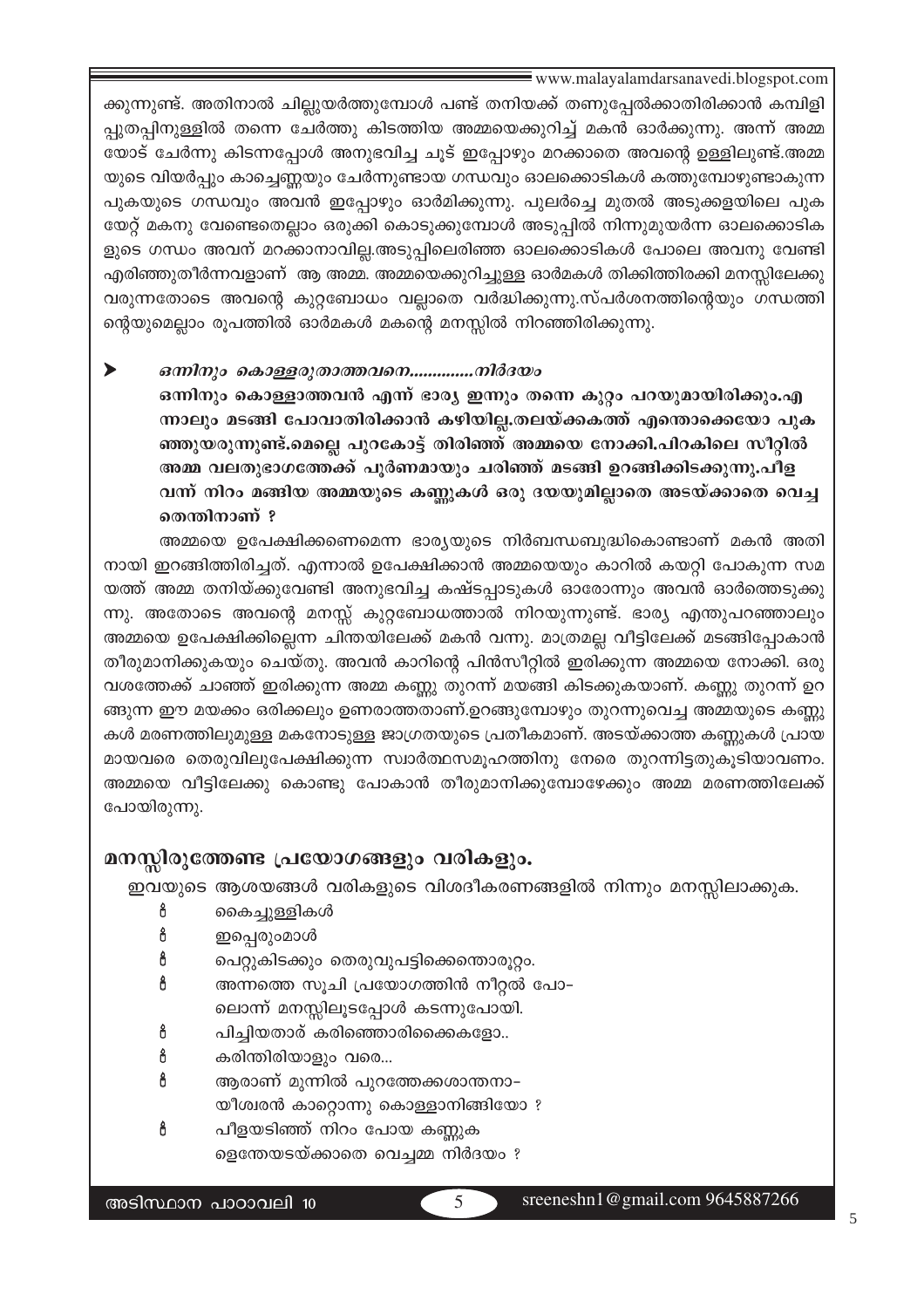ചോദ്യശേഖരം <u>ഇക്</u>

1. "കണ്ണുകൾ മങ്ങിപ്പഴകിയ പിഞ്ഞാണവർണമായ്"-ഈ വരികൾ ധ്വനിപ്പിക്കുന്ന അർത്ഥ സൂചന താഴെക്കൊടുത്തിരിക്കുന്നവയിൽ ഏതാണ്.

- പോളകൾ തുങ്ങിയിരിക്കുന്നു
- പീള അടിഞ്ഞിരിക്കുന്നു
- പീള അടിഞ്ഞിരിക്കുന്നു<br>• കണ്ണ് മഞ്ഞ നിറമായിരിക്കുന്നു.
- കണ്ണിന്റെ വെളിച്ചം നഷ്ടപ്പെട്ടു കണ്ണിന്റെ വെളിച്ചം നഷ്ടപ്പെട്ടു.

2. അമ്മയുടെ വാർദ്ധകൃത്തിന്റെയും അവശതകളുടെയും പലതരം സൂചനകൾ കവിത യിൽ കാണാം- അവ ക്രോഢീകരിക്കുക.

ജീവിതകാലം മുഴുവൻ സഹിച്ച യാതനകളുടെ അടയാളങ്ങൾ അമ്മയിൽ നിഴലിക്കുന്നു. ചോര നീരാക്കി അധ്വാനിച്ച് മകനെ ഉയർന്ന നിലയിലെത്തിച്ച അമ്മയുടെ ശരീരം എല്ലും തോലു മായിരിക്കുന്നു.നീരറ്റ് ഉണങ്ങിവരണ്ട ചുള്ളിക്കമ്പു പോലെ എല്ലുമാത്രം തെളിഞ്ഞു കാണുന്ന താണ് അവരുടെ കൈകൾ.കരിഞ്ഞുണങ്ങിയ കൈകളെന്നും കവിതയിൽ മറ്റൊരിടത്ത് പറഞ്ഞി രിക്കുന്നു.മകന് ചുറ്റും കണ്ണുകൾ തുറന്ന് വെച്ച് ജാഗ്രതയോടെ കാത്തുപോന്ന അമ്മയുടെ കണ്ണു കൾ ഉപയോഗിച്ച് പഴകിയ പിഞ്ഞാണപ്പാത്രം പോലെ തിളക്കം നഷ്ടപ്പെട്ടിരിക്കുന്നു.പാടയും പീളയും വന്ന് അവരുടെ കാഴ്ച മങ്ങിയിട്ടുന്നു.കണ്ണുകൾ അടച്ചു തുറക്കാൻ പോലും കഴിയാത്ത രീതിയിൽ വാർദ്ധക്യം അവരെ കീഴടക്കിയിട്ടുണ്ട്. നേരെയിരിക്കാൻ പോലും അവർക്ക് ഒരു താങ്ങ് ആവശ്യമാണ്. അതു കൊണ്ടാണ് നേരെയിരുത്തിയിട്ടും ചരിഞ്ഞ് കുനിക്കുടിയിരിക്കുന്ന അമ്മയ്ക്ക് നിവർന്നു നിൽക്കാൻ കഴിയാത്തത്.അത്രത്തോളം ജീവിതഭാരം പേറി അവർ ഈ അവസ്ഥയി ലായി. വിചാരിക്കുന്നിടത്ത് മനസ്സും ശരീരവുമെത്താത്ത, ഒന്നും ഓർത്തെടുക്കാൻ കഴിയാത്ത അമ്മയെ കത്തിത്തീരാറായ കരിന്തിരിയോട് കവി സാദൃശ്യപ്പെടുത്തിയിരിക്കുന്നു. ഇതിൽ നിന്നെല്ലാം അമ്മയെന്ന കഥാപാത്രത്തിന്റെ ദയനീയ ചിത്രം നമ്മുടെ മനസ്സിൽ തെളിഞ്ഞുകിട്ടും.

# 3.'മങ്ങിപ്പഴകിയ പിഞ്ഞാണ വർണമായ്' – അമ്മയുടെ ദയനീയ ചിത്രം വൃക്തമാക്കാൻ ഉപയോഗിച്ച വർണനയുടെ ഔചിത്യം പരിശോധിക്കുക.

അല്ലെങ്കിൽ

"പക്ഷേ കണ്ണുകൾ, കണ്ണുകൾ മങ്ങിപ്പഴകിയ പിഞ്ഞാണവർണമായ്" കണ്ണുകൾക്ക് നൽകിയിരിക്കുന്ന വിശേഷണത്തിൽ തെളിയുന്ന അമ്മയുടെ

അവസ്ഥ വൃക്തമാക്കുക,

വാർദ്ധകൃത്തിന്റെ അവശതകൾ കാണിക്കുവാനുപയോഗിച്ച മനോഹരമായ വർണനയാ ണിത്. ഉപയോഗിച്ച് പഴകുമ്പോഴാണ് പിഞ്ഞാണത്തിന്റെ നിറം മങ്ങുക.ഇതു പോലെ ഉപയോ ഗിച്ച് പഴകിയവയാണ് അമ്മയുടെ കണ്ണുകൾ. ഇന്നത് അടയ്ക്കാനും തുറക്കാനും ഏറെ പ്രയാസ മുണ്ട്.തന്റെ മകന്റെ വളർച്ചയുടെ ഓരോ ഘട്ടത്തിലും ഇമചിമ്മാതെ അവനും ചുറ്റും ജാഗ്രത യോടെ നിൽക്കുവാൻ അമ്മയ്ക്കു കഴിഞ്ഞു.അമ്മയുടെ കണ്ണെത്താത്ത ഇടങ്ങൾ ചുരുക്കമാണ്. മകന്റെ അവശ്യങ്ങൾ കണ്ടറിഞ്ഞ് അവനോടൊപ്പം അതീവ ശ്രദ്ധയോടെ അമ്മയുമുണ്ടായിരു ന്നു.അങ്ങനെ അവനു ചുറ്റും സുരക്ഷിത വലയം തീർത്ത് തുറന്നു വെച്ച കണ്ണുകൾ പാടയും പീളയുമടിഞ്ഞ് ഇരുട്ടിലേക്ക് പോയ്ക്കൊണ്ടിരിക്കുന്നു. അമ്മ മകനു വേണ്ടി അനുഭവിച്ചതിന്റെ യൊക്കെയും ആഴം വ്യക്തമാക്കാൻ ഈ വർണന തീർത്തും അനുയോജ്യമാണ്.

4. കരിന്തിരിയാളുക' – പ്രയോഗം കൊണ്ട് അർത്ഥമാക്കുന്നതെന്ത്? അല്ലെങ്കിൽ

"എങ്ങിനി കൊണ്ടിറക്കേണ്ടു സ്വയം ബുദ്ധി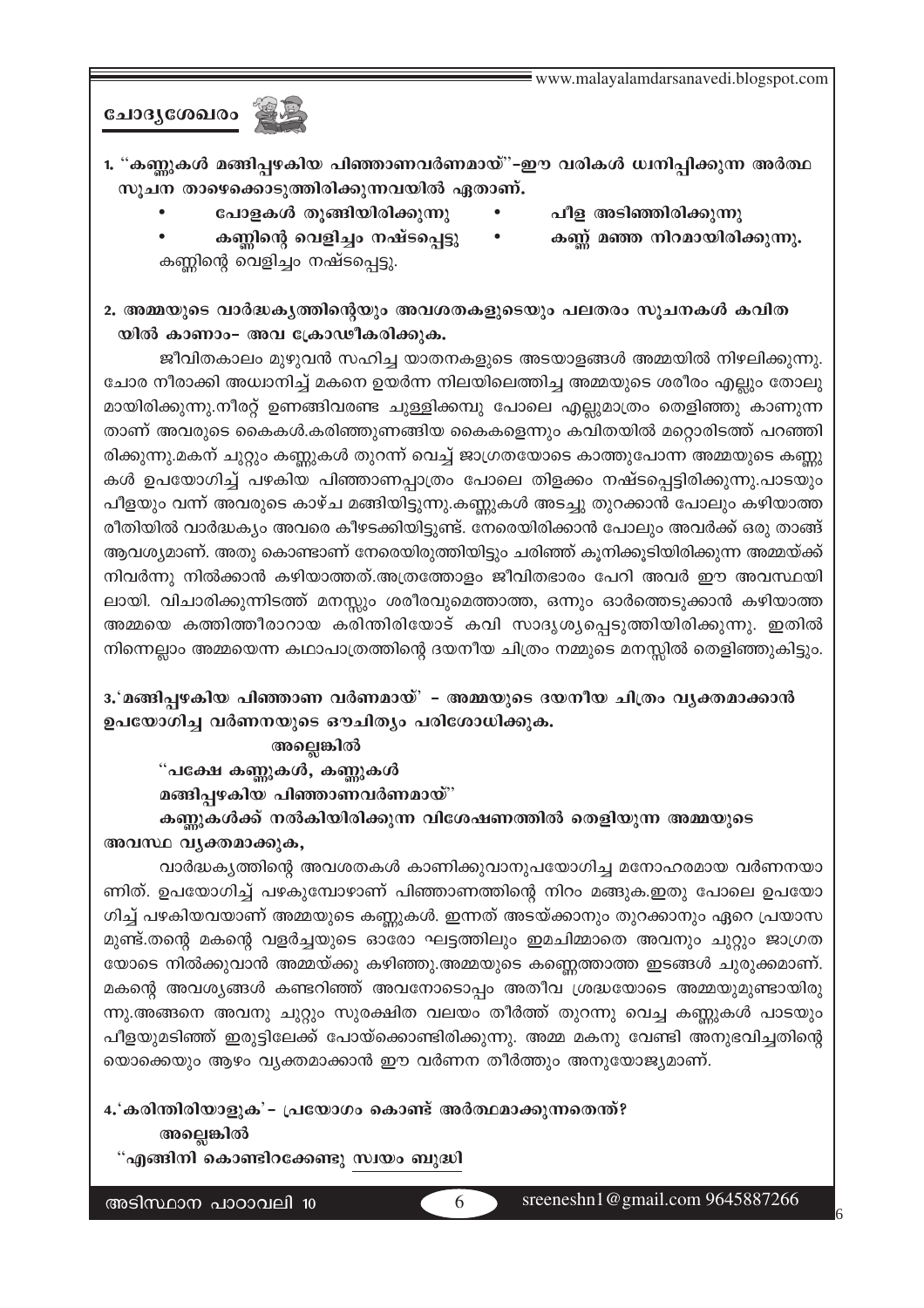# കെട്ടുകരിന്തിരിയാളുംവരെയവർ

#### ഒന്നെന്നെ കൊണ്ടുപോയീടണമെന്നുള്ള

ശല്യപ്പെടുത്തൽ പ്രതിഷ്ഠിച്ച കോവിലിൽ" – അടിവരയിട്ട പ്രയോഗത്തിന്റെ ഔചിത്യം വൃക്തമാക്കുക.

കരിന്തിരി എന്നാൽ കത്തിത്തീരാറായ തിരിയാണ്. അവസാനത്തെ ആളിക്കത്തലോടെ അത് അവസാനിക്കും. അതു പോലെയാണ് അമ്മയും. തന്റെ ജീവിതം മുഴുവൻ എരിച്ചു കൊണ്ട് മകന് വെളിച്ചമായി നിന്ന അമ്മ ജീവിതത്തിന്റെ അവസാനഘട്ടത്തിലാണ് എന്ന് സൂചിപ്പിക്കാ നാണ് കരിന്തിരിയാളും വരെ എന്ന് അമ്മയുടെ ചിത്രം വ്യക്തമാക്കാൻ കവി പ്രയോഗിച്ചത്.

# 5."ആരാണു മുന്നിൽ,പുറത്തേക്കശാന്തനാ– യീശ്വരൻ കാറ്റൊന്നു കൊള്ളാനിറങ്ങിയോ" – ഇത്തരമൊരു ചിന്ത മകന്റെ മനസ്സിലുണ്ടാ യത് എന്തു കൊണ്ടായിരിക്കാം വിശദമാക്കുക.

കരിന്തിരി എന്നാൽ കത്തിത്തീരാറായ തിരിയാണ്. അവസാനത്തെ ആളിക്കത്തലോടെ അത് അവസാനിക്കും. അതു പോലെയാണ് അമ്മയും. സ്വയം എരിഞ്ഞു കൊണ്ട് മകന് വെളിച്ച മായി നിന്ന അമ്മ ജീവിതത്തിന്റെ അവസാനഘട്ടത്തിലാണ്. വാർദ്ധകൃത്തിന്റെ അവശതകളിൽ ഏറ്റവും ഭീതിതമായ അവസ്ഥയാണ് സ്വബോധം നഷ്ടപ്പെടുകയെന്നത്. ഇങ്ങനെ സ്വബോധം നഷ്ടപ്പെടുന്ന അവസരംവരെ അമ്മ മകനോട് നിരന്തരം ആവശ്യപ്പെട്ടുകൊണ്ടിരുന്നത് തന്നെ അമ്പലത്തിൽ കൊണ്ടു പോകണമെന്നു മാത്രമാണ്. തന്റെ മകനു വേണ്ടിയുള്ള പ്രാർത്ഥനാ യ്ക്കായാണ് അമ്മ അമ്പലത്തിൽ പോകുന്നത്.ഇത് ആലോചിക്കാതെ അമ്മയുടെ ആവശ്യങ്ങളെ ശല്യമായി കാണുകയാണ് മകൻ. തന്റെ കുട്ടിക്കാലത്ത് ഇതിലും എത്രയോ കാര്യങ്ങൾ മകൻ അമ്മയോട് ആവശ്യപ്പെട്ടിരിക്കാം. എന്നാൽ അതൊന്നും അമ്മയ്ക്ക് ശല്യമാകുന്നില്ലെന്നു കൂടി നാം ആലോചിക്കണം.അമ്മയെ ക്ഷേത്രത്തിനുമുന്നിൽ ഉപേക്ഷിക്കാമെന്ന് മകൻ കരുതുമ്പോൾ ഉള്ളിൽ നിറയുന്ന കുറ്റബധം അയാളെ അസ്വസ്ഥനാക്കുന്നു. ഈ കുറ്റബോധം കൊണ്ടാണ് അപ്പോൾ തനിയ്ക്കു മുന്നിലൂടെ കടന്നുപോയ കാറ്റേൽക്കുമ്പോൾ ഈശ്വരൻ തന്റെ പ്രവൃത്തി കൾ സഹിക്കാനാവാതെ കോവിലിൽ നിന്നും ഇറങ്ങി പോവുകയാണോ എന്ന് മകൻ സംശയി ക്കുന്നത്. ഇത് ഒരു തരത്തിൽ കവിയുടെ സമൂഹത്തിനു നേരെയുള്ള വിമർശനമാണ്.തെറ്റ് ചെയ്യു ന്നവർക്കു മുന്നിൽ ഈശ്വരൻ പോലും കോവിൽ വിട്ട് പുറത്തു പോകുന്നുവെന്നതിൽ നിശിത മായ വിമർശനമാണ് കാണുന്നത്

# 6. 'ഇപ്പെരുംമാൾ', 'തെരുവുപട്ടിയുടെ ഊറ്റം' എന്നീ പ്രയോഗങ്ങളിലൂടെ കവി അർത്ഥമാ ക്കുന്നതെന്ത് ?

വലിയമാൾ,ദൈവം എന്നീ ദ്വയാർത്ഥങ്ങളിലാണ് ഇപ്പെരുംമാൾ എന്ന് കവി പ്രയോഗിച്ച ത്. എന്തും വാങ്ങാൻ കിട്ടുന്ന ഇടങ്ങളാണ് വലിയ മാളുകൾ. ഉപഭോഗസംസ്കാരത്തിന്റെ ഏറ്റവും വലിയ അടയാളമാണത്.ഉപയോഗശേഷം വലിച്ചെറിഞ്ഞ് പുതിയതൊന്ന് വാങ്ങാൻ കച്ചവട ലോകം നമ്മളെ പ്രേരിപ്പിക്കുന്നു. എന്നാൽ അമ്മയെയും അവർ കാണിക്കുന്ന സ്നേഹത്തെയും എവിടെയും വാങ്ങാൻ കിട്ടില്ലെന്ന് വലിച്ചെറിയുമ്പോൾ നാം ഓർക്കേണ്ടതുണ്ട്. മനുഷ്യന്റെ പ്രാർത്ഥനകൾക്ക് എന്തും കനിഞ്ഞരുളുന്ന ദൈവത്തിനു പോലും രണ്ടാമത് ഒരു അമ്മയെ നൽകാൻ കഴിയില്ല. വൃദ്ധയെ ഉപേക്ഷിക്കാൻ ശ്രമിക്കുന്നത് ഇങ്ങനെയൊരു മാളിനടുത്താവു മ്പോൾ കവി നൽകുന്ന അർത്ഥസാദ്ധ്യതകൾ വളരെ വലുതാണ്. അമ്മയെ വലിയ മാളിനടുത്ത് ഉപേക്ഷിക്കാൻ ശ്രമിച്ചപ്പോൾ തെരുവുപട്ടി കുരച്ചു ചാടിയത് തന്റെ മക്കളെ അപായപ്പെടുത്താനാണ് മറ്റുള്ളവർ വരുന്നതെന്നു കരുതിയാണ്. പട്ടികൾ സ്ഥതം കുഞ്ഞുങ്ങളെ നോക്കുന്നതിലുള്ള ജാഗ്ര തയും സ്നേഹവും മനുഷ്യർ സ്വന്തം അമ്മയെ സംരക്ഷിക്കാൻ കാണിക്കുന്നില്ല. മാത്രമല്ല ഈ തെരുവുപട്ടി സ്ഥതം കുഞ്ഞിനെ നോക്കിയതു പോലെ അങ്ങേയറ്റം ജാഗ്രതയോടെയാണ് ആ അമ്മ തന്റെ മകനെയും നോക്കിയത് എന്ന് നമ്മളോർക്കണം.അറിവു നേടിയിട്ടും പട്ടിയുടെ

അടിസ്ഥാന പാഠാവലി 10

 $\overline{7}$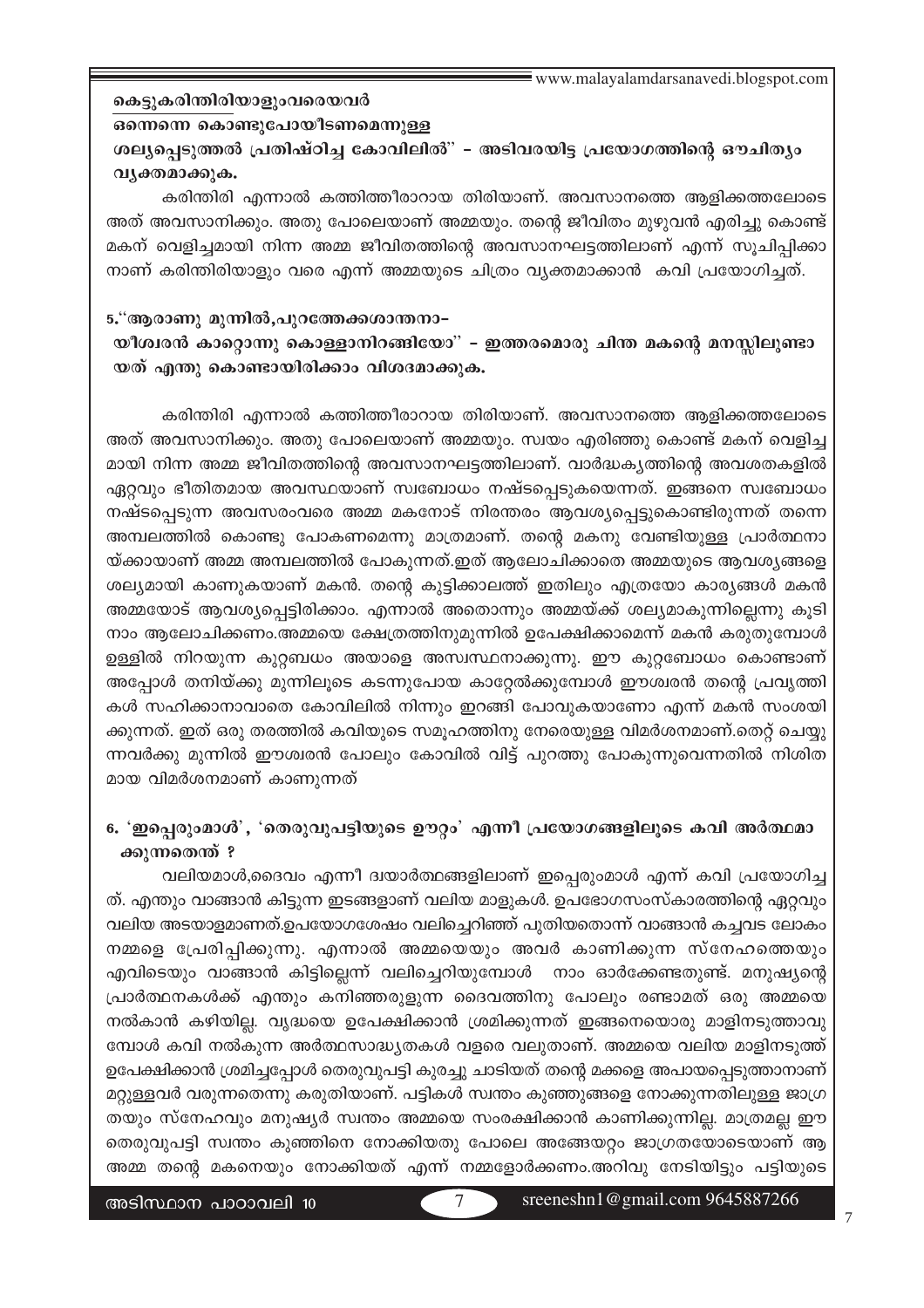www.malayalamdarsanavedi.blogspot.com വിവേകം പോലുമില്ലാത്ത രീതിയിൽ മനുഷ്യൻ അധഃപതിക്കുന്നു.

7. "അന്നത്തെ സുചി പ്രയോഗത്തിൻ നീറ്റൽ പോ–

ലൊന്ന് മനസ്സിലൂടപ്പോൾ കടന്നുപോയി."– അടിവരയിട്ട കാവ്യ ഭാഗം നൽക്കുന്ന സവി ശേഷ അർത്ഥം എന്ത് ?.

ഇന്നത്തെ മനുഷ്യർ രാത്രിയുടെ മാറവിൽ അവരുടെ വീട്ടിലെ മാലിന്യങ്ങൾ കളയുന്നത് ആളനക്കമില്ലാത്ത സ്ഥലങ്ങളിലാണ്. അങ്ങനെയൊരു സ്ഥലമാണ് ആശുപത്രിയുടെ പിന്നാമ്പു റം. അവിടെ തന്റെ വീട്ടിലുള്ളവർക്കും തനിയ്ക്കും ഭാരമായിത്തീർന്ന അമ്മയെ ഉപേക്ഷിക്കാൻ മകൻ ശ്രമിക്കുന്നു. അപ്പോൾ പണ്ട് അമ്മ തന്നെയുംകൊണ്ട് ഈ ആശുപത്രിയിലെത്തി തനിയ്ക്കു വേണ്ടി ഒത്തിരി സഹിച്ചതും അവൻ ഓർമിച്ചു. അതോടെ പണ്ട് നടത്തിയ സൂചിപ്രയോഗത്തിന്റെ നീറ്റൽ പോലെയുള്ള നീറ്റൽ മകന്റെ മനസ്സിൽ അനുഭവപ്പെട്ടു. അത് കുറ്റബോധത്തിൽ നിന്നും ഉണ്ടാകുന്നതാണ്. പനിപിടിച്ച് വാടിത്തളർന്ന തന്നെയുമെടുത്ത് ആശുപത്രിയുടെ പടികൾ അമ്മ ഓടിക്കയറിയത് കിതച്ചുകൊണ്ടാണ്. മകനോടുള്ള സ്നേഹത്തിനുമുന്നിൽ അതൊന്നും തന്നെ അവർക്ക് പ്രശ്നമല്ല. എന്നാൽ വാർദ്ധകൃത്തിന്റെ തളർച്ച ബാധിച്ച അമ്മ മകനൊരു ഭാരമായി മാറുന്നത് ഇവിടെ കാണാം. ആശുപത്രിക്കടുത്ത് വെച്ച് അമ്മ തനിയ്ക്കുവേണ്ടി സഹിച്ച ത്യാഗ ങ്ങൾ ഓർമിച്ചപ്പോൾ ഇപ്പോൾ ചെയ്യാനൊരുങ്ങുന്ന തെറ്റിനെക്കുറിച്ചോർത്ത് മകന്റെ മനസ്സിൽ കുറ്റബോധത്തിന്റെ നീറ്റൽ അനുഭവപ്പെടുന്നുവെന്നാണ് വരികൾ വ്യക്തമാക്കുന്നത്.

8. "പണ്ടു പനിച്ചതും അമ്മയെടുത്തുകൊ– ണ്ടപ്പടിയോരോന്നു കേറിക്കിതച്ചതും അന്നത്തെ സൂചിപ്രയോഗത്തിൻ നീറ്റൽ പോ– ലൊന്ന് മനസ്സിലുടപ്പോൾ കടന്നുപോയി"

അമ്മയെ സംബന്ധിച്ചുള്ള ഓർമകൾ മകന്റെ മനസ്സിൽ നിറയുന്നത് അനുഭവങ്ങളി ലൂടെയും ഗന്ധങ്ങളിലൂടെയുമാണ്. കവിത വിശകലനം ചെയ്ത് പ്രസ്താവന സാധൂകരി ക്കുക.

തന്നെ വളർത്തിവലുതാക്കിയ അമ്മയെ ഭാര്യയുടെ നിർബന്ധപ്രകാരം ഉപേക്ഷിക്കാൻ പുറപ്പെടുന്ന മകന്റെയുള്ളിലേക്ക് അമ്മ നൽകിയ അനുഭവങ്ങളുടെ തീവ്രമായ ഓർമകൾ കട ന്നെത്തുന്നു.ആശുപത്രിക്കരികിൽ അമ്മയെ ഉപേക്ഷിക്കാമെന്ന് വിചാരിക്കുമ്പോഴേക്കും കുട്ടിക്കാ ലത്ത് പനി വന്നപ്പോൾ സംഘർഷമായ മനസ്സോടെ തന്നെയുമെടുത്ത് ആശുപത്രിയിലേക്കോ ടിയ അമ്മയുടെ ചിത്രം ഇപ്പോഴും മകന്റെ മനസ്സിലുണ്ട്. അമ്മ അന്ന് അനുഭവിച്ച കിതപ്പ് മകനോടുള്ള സ്നേഹത്തിനു മുന്നിൽ ഒന്നുമല്ലാതായിത്തീർന്നു തണുപ്പേൽക്കാതിരിക്കാൻ കരി മ്പടത്തിനുള്ളിൽ അമ്മ മകനെ ചേർത്തുപിടിച്ചു. ആ സമയത്ത് അനുഭവിച്ച ഗന്ധങ്ങൾ അമ്മ യുടെ ചൂടുള്ള ഓർമകളായി അവന്റെ മനസ്സിലെത്തുന്നു.അമ്മവയറിനോട് പറ്റി നിൽക്കുമ്പോൾ അനുഭവിക്കുന്ന ചൂടും വിയർപ്പിനോടു കലർന്ന കാച്ചെണ്ണയുടെ ഗന്ധവും പുലർച്ചയ്ക്ക് തനിയ്ക്ക് ഭക്ഷണമുണ്ടാക്കുമ്പോൾ അടുപ്പിലൂതി കത്തിച്ച ഓലക്കൊടികളിൽ നിന്നുയർന്ന പുകമണവും ഇപ്പോഴും അമ്മയ്ക്കൊപ്പം ചേർന്ന് നിന്ന നാളിന്റേതായി മകനിലുണ്ട്. അതു കൊണ്ടു തന്നെ അമ്മയുടെ ഓർമകൾ മകനിൽ നിറയുന്നത് അനുഭവങ്ങളിലൂടെയും സ്പർശങ്ങളിലൂടെയും ഗന്ധ ങ്ങളിലൂടെയുമാണെന്ന് നമുക്ക് നിസ്സംശയം പറയാം

# 9. "പിച്ചിയതാര് കരിഞ്ഞൊരിക്കൈളോ"

– മകന് ഇത്തരമൊരു തോന്നൽ ഉണ്ടായത് എന്തു കൊണ്ടായിരിക്കാം.

അമ്മയെ താൻ പഠിച്ച വിദ്യാലയമുറ്റത്ത് ഉപേക്ഷിക്കാൻ മകൻ ശ്രമിക്കുമ്പോഴേക്കും തന്റെ ബാല്യകാലത്ത് അമ്മ തന്നെയും കാത്ത് പൊരിവെയിലത്ത് ചുറ്റുമതിലിന് പുറത്ത് ഉച്ചയാവോളം കാത്തു നിന്നത് മറക്കാതെ മനസ്സിലുണ്ട്. മകന്റെ വാശിയും ശാഠ്യവും അവഗണിച്ച് അമ്മയ്ക്ക് വീട്ടിലേക്ക് പോകാമായിരുന്നു. എന്നാൽ മകന്റെ ഈ അവസ്ഥ അമ്മയിൽ വേദനയായി നിറയു

 $\overline{R}$